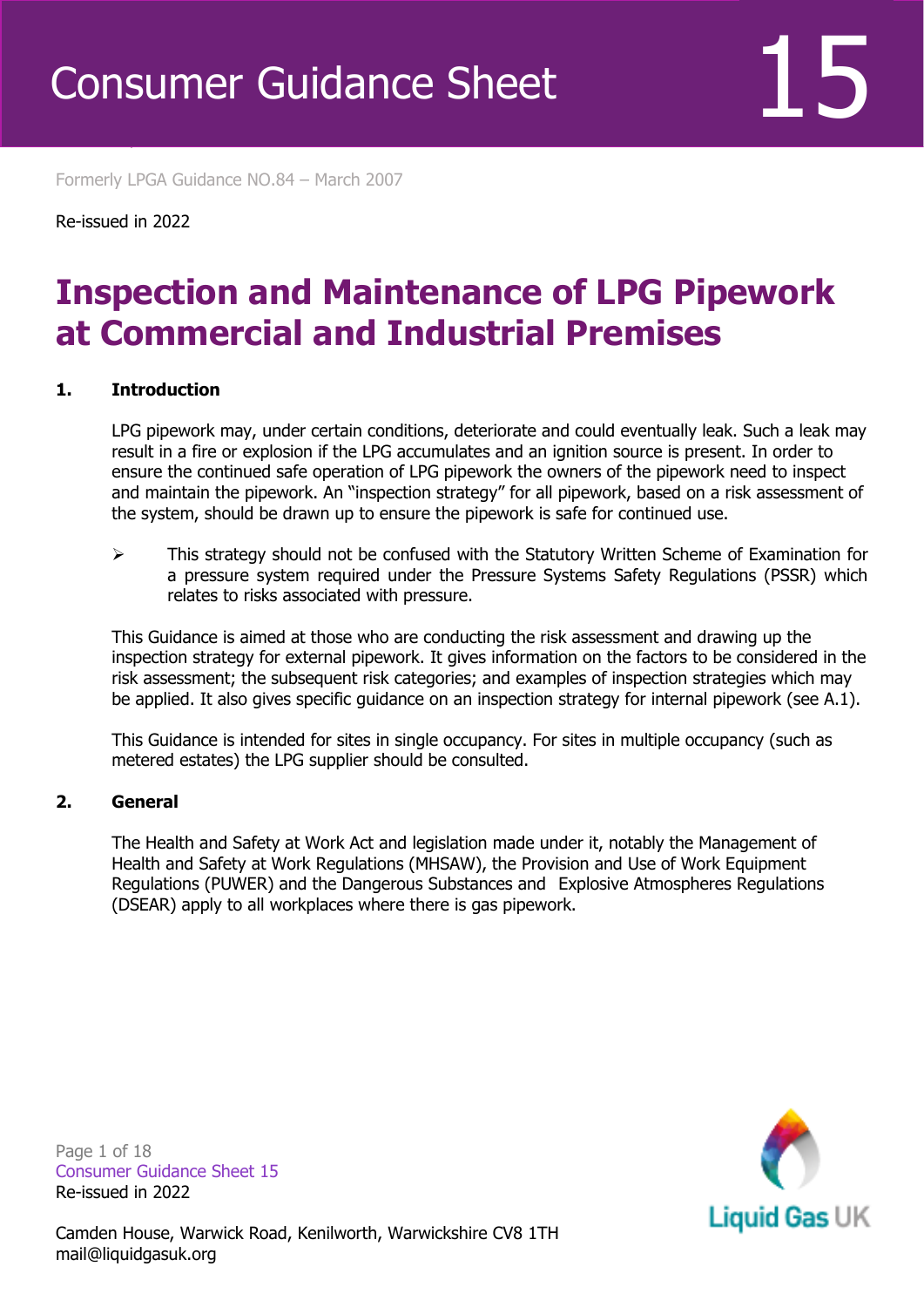

These place a variety of duties on employers, the self-employed and occupiers to ensure safety and:

• carry out a risk assessment of any work activities involving dangerous substances (which include substances such as LPG);

- provide measures to eliminate or reduce risks as far as is reasonably practicable;
- provide equipment and have procedures to deal with accidents and emergencies;
- provide information and training to employees;
- maintain and inspect work equipment;
- classify places where explosive atmospheres may occur during normal operations into zones and, where necessary, mark the zones.

The Gas Safety (Installation and Use) Regulations (GSIUR) require, in Regulation 35, that "it shall be the duty of every employer or self employed person to ensure that any gas appliance, installation pipework or flue installed at any place of work under his control is maintained in a safe condition so as to prevent injury to any person". These regulations apply to many applications in industrial and commercial premises where gas is used (for example: canteens, space heating…) but do not apply to the use of gas for industrial processes.

Employers need to draw up (or have drawn up) an "inspection strategy" for the periodic inspection and testing of all pipework to ensure the pipework is suitable for continued use. This should be based on a risk assessment of the system.

 $\triangleright$  Annex A gives examples of inspection strategies.

#### **3. Risk Assessment**

#### **3.1 General**

➢ Hazard means anything that can cause harm (e.g. chemicals, electricity, working from ladders, an open drawer, etc).

The principle hazard associated with LPG pipework is that, under certain conditions, the pipe may deteriorate and could eventually leak. Such a leak may result in a fire or explosion if the leaking LPG accumulates and an ignition source is present.

 $\triangleright$  Risk is the chance, high or low, that somebody could be harmed by these and other hazards together with an indication of how serious the harm could be.

To assess the risk it is necessary to consider the likelihood of a leak and the potential consequences of the leak and any subsequent ignition.

**Note:** It may be necessary to carry out separate assessments of different sections of pipework where factors vary between them.

Page 2 of 18 Consumer Guidance Sheet 15 Re-issued in 2022

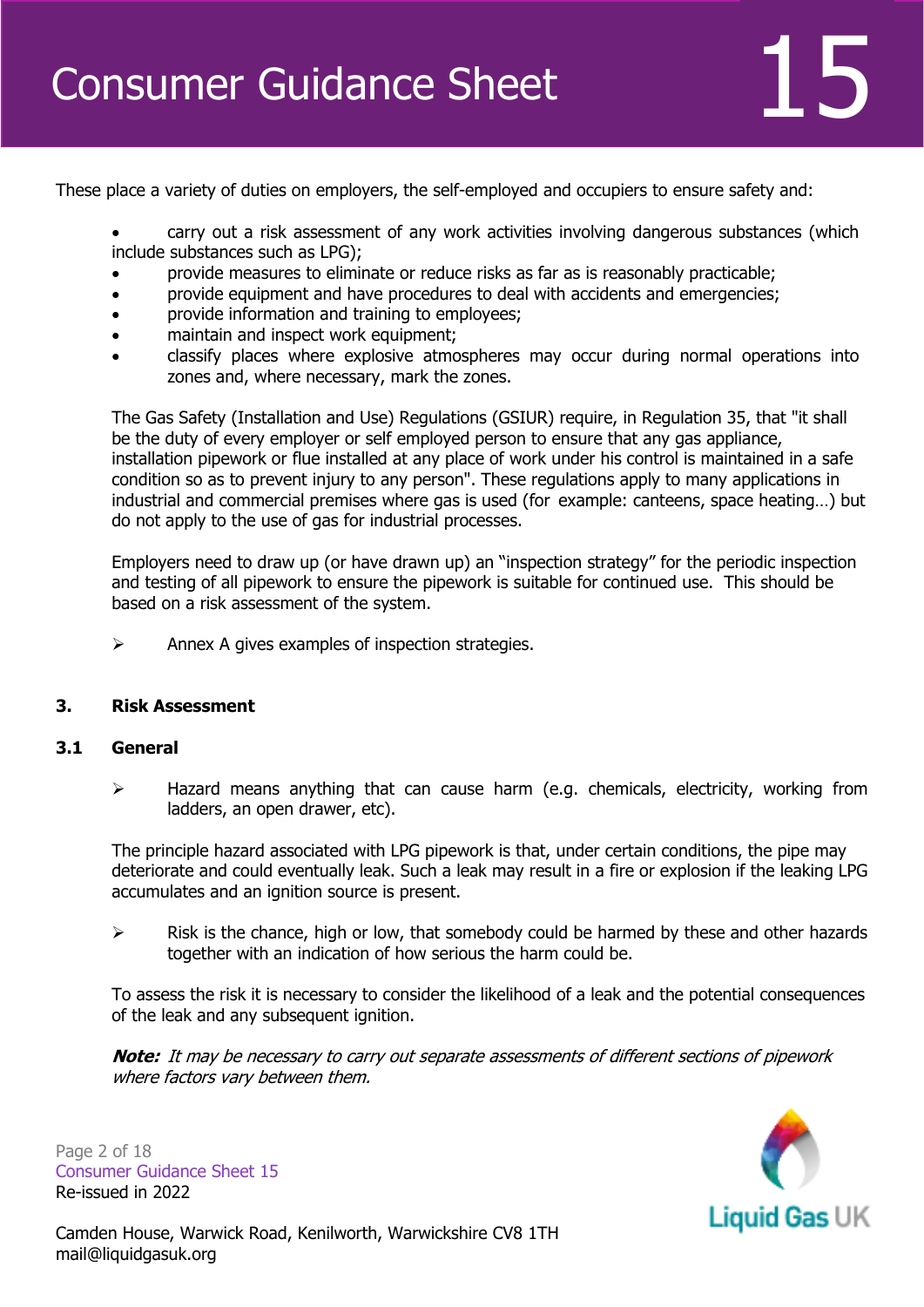#### **3.2 Risk Category**

#### 3.2.1 General

Following identification of the hazards the overall Likelihood and Consequence factors need to be established so that the risk category, LOW, MEDIUM or HIGH may be assessed using a matrix as shown in 3.4.4.

**Note:** in this instance only one hazard, that of a potential leak of LPG, is being considered.

#### 3.2.2 Likelihood Factors

Sum of the "counts" in 3.3.1 to 3.3.7

| <b>Sum of factors</b>    | O                                       |        | $\overline{\mathbf{2}}$                               | >2                                                 |
|--------------------------|-----------------------------------------|--------|-------------------------------------------------------|----------------------------------------------------|
| <b>Overall</b>           | Negligible                              | Remote | Possible                                              | Probable                                           |
| <b>Likelihood factor</b> |                                         |        |                                                       |                                                    |
| <b>Examples</b>          | New, correctly<br>installed<br>pipework |        | Old buried<br>metal pipe<br>work, PE<br>exposed to UV | Old buried<br>metallic<br>pipework in<br>corrosive |
|                          |                                         |        |                                                       | conditions,<br>showing signs of<br>deterioration   |

#### 3.2.3 Consequence Factors

Sum of the "counts" in 3.4.1 to 3.4.5

| <b>Sum of factors</b>        |              |              |                 | >2                            |
|------------------------------|--------------|--------------|-----------------|-------------------------------|
| <b>Overall</b>               | Minor        | Significant  | Major           | Catastrophic                  |
| <b>Consequence</b><br>factor |              |              |                 |                               |
| <b>Could result in</b>       | Minor injury | Major Injury | Single fatality | Multiple<br><b>Fatalities</b> |

#### 3.2.4 Risk Assessment Matrix

The overall Risk Assessment may be established from the overall Likelihood factor and the overall Consequence factor using the matrix shown in Table 1.

 $\triangleright$  By way of example a number of scenarios are included in the matrix.

Page 3 of 18 Consumer Guidance Sheet 15 Re-issued in 2022

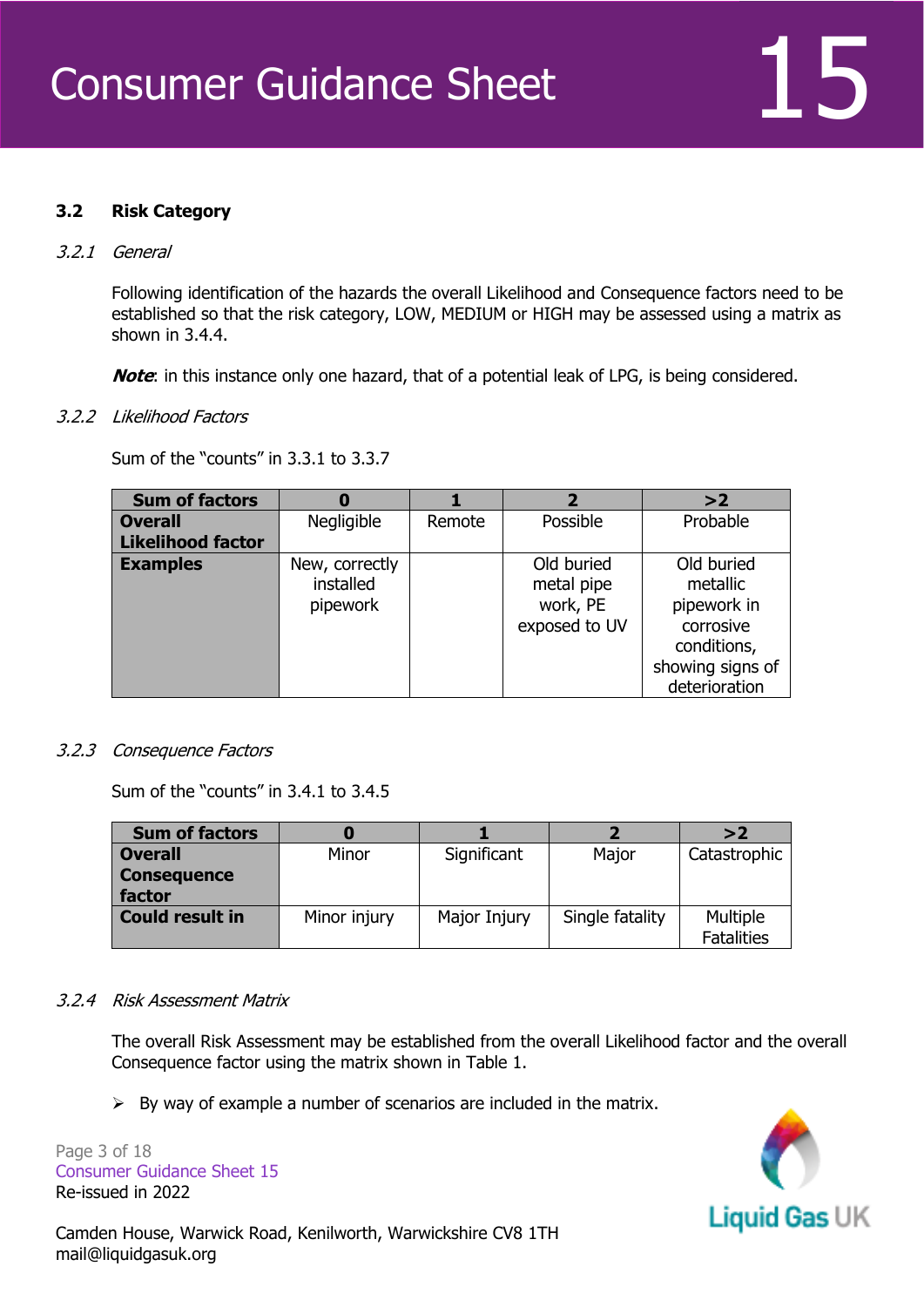

|           |            | <b>Consequence</b>                                                                                            |             |       |                                                                                                       |
|-----------|------------|---------------------------------------------------------------------------------------------------------------|-------------|-------|-------------------------------------------------------------------------------------------------------|
|           |            | Minor                                                                                                         | Significant | Major | Catastrophic                                                                                          |
|           | Probable   |                                                                                                               |             |       | Old, unprotected<br>metallic,<br><b>pipework</b><br>entering into a<br>basement below<br>ground level |
|           | Possible   |                                                                                                               |             |       |                                                                                                       |
|           | Remote     |                                                                                                               |             |       |                                                                                                       |
| ikelihood | Negligible | <b>Recently</b><br>installed,<br>outdoor,<br>above ground<br>pipework not<br>associated<br>with a<br>building |             |       |                                                                                                       |

### **Table 1 Risk Assessment Matrix**

| <b>Risk:</b> | <b>Recommended Line of Action</b>                                            |
|--------------|------------------------------------------------------------------------------|
| Low          | A basic inspection plan should be drawn up that details relevant             |
|              | inspections and their frequencies. These frequencies are likely to           |
|              | be in line with the maxima given in Annex A.                                 |
| Medium       | A more detailed inspection strategy needs to be developed. The               |
|              | frequency of relevant inspections is likely to be increased in order         |
|              | to ensure confidence in the integrity of the pipe is maintained.             |
| <b>High</b>  | A very detailed inspection strategy needs to be developed with a             |
|              | high frequency of inspections in order to ensure the integrity of the        |
|              | pipe is maintained.                                                          |
|              |                                                                              |
|              | $\triangleright$ This may prove more resource intensive than the alternative |
|              | option of replacing the pipework.                                            |

Page 4 of 18 Consumer Guidance Sheet 15 Re-issued in 2022

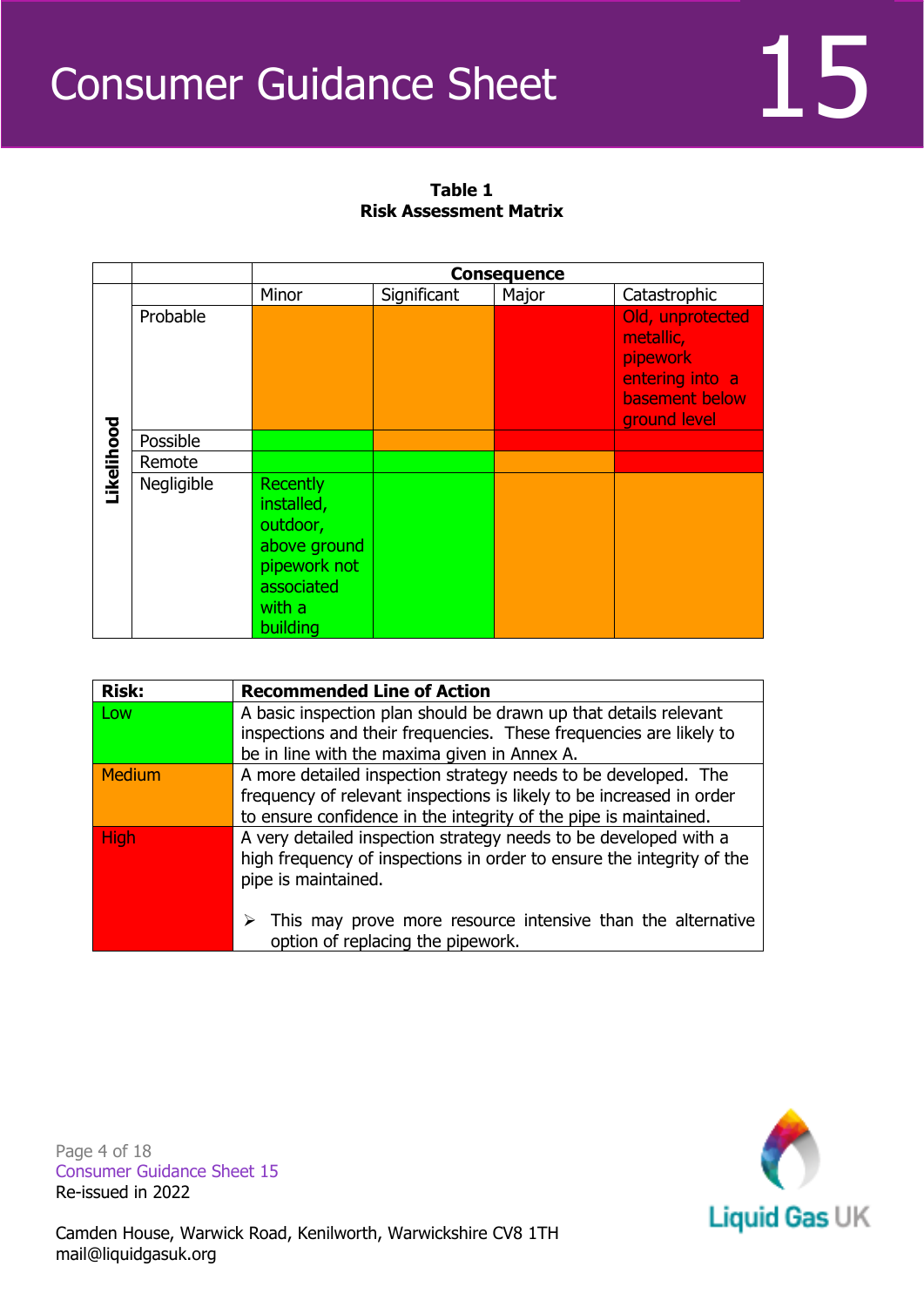### 3.2.4 Review and Recording of Risk Assessments

Initial risk assessments should be recorded. They should then be periodically reviewed (typically at intervals of 1 year), and appropriate actions implemented. The outcome of reviews should be recorded.

 $\triangleright$  It is particularly important that reviews of risk assessments which indicate low or medium risk are carried out ensure that the risk has not moved into a higher category.

### **3.3 Factors Affecting Likelihood of Leakage**

Whilst the following highlight common factors it may not be a comprehensive list of all the factors that may affect likelihood of leak from LPG pipework in a specific location.

If, at a specific location, a factor which could significantly contribute to the likelihood of a leak of LPG is identified, then this should be included in the assessment. This can be achieved by allocating a factor that increases the likelihood by a default factor of 1 and adding this to the other factors given below.

**Note:** By adding a numerical value to the lower and higher factors this means that more weighting can be given to particular factors if these are seen as having a higher effect on the likelihood of a leak of LPG. Also if relevant to particular factors the number of divisions could be increased.

#### 3.3.1 The Location of the Pipework

| Lower (Count $= 0$ )                                              | Higher (Count = $1$ )                                                                                     |
|-------------------------------------------------------------------|-----------------------------------------------------------------------------------------------------------|
| Above ground (easily seen) and not<br>liable to mechanical damage | Below ground (out of sight, out of mind)<br>Above ground which may be susceptible<br>to mechanical damage |

#### 3.3.2 The Operating Pressure of the Pipework

| Lower (Count $= 0$ )                 | Higher (Count $= 1$ )  |
|--------------------------------------|------------------------|
| Low pressure (<75mbar) (most         | Pressure above 75 mbar |
| pipework will fall in this category) |                        |

Page 5 of 18 Consumer Guidance Sheet 15 Re-issued in 2022

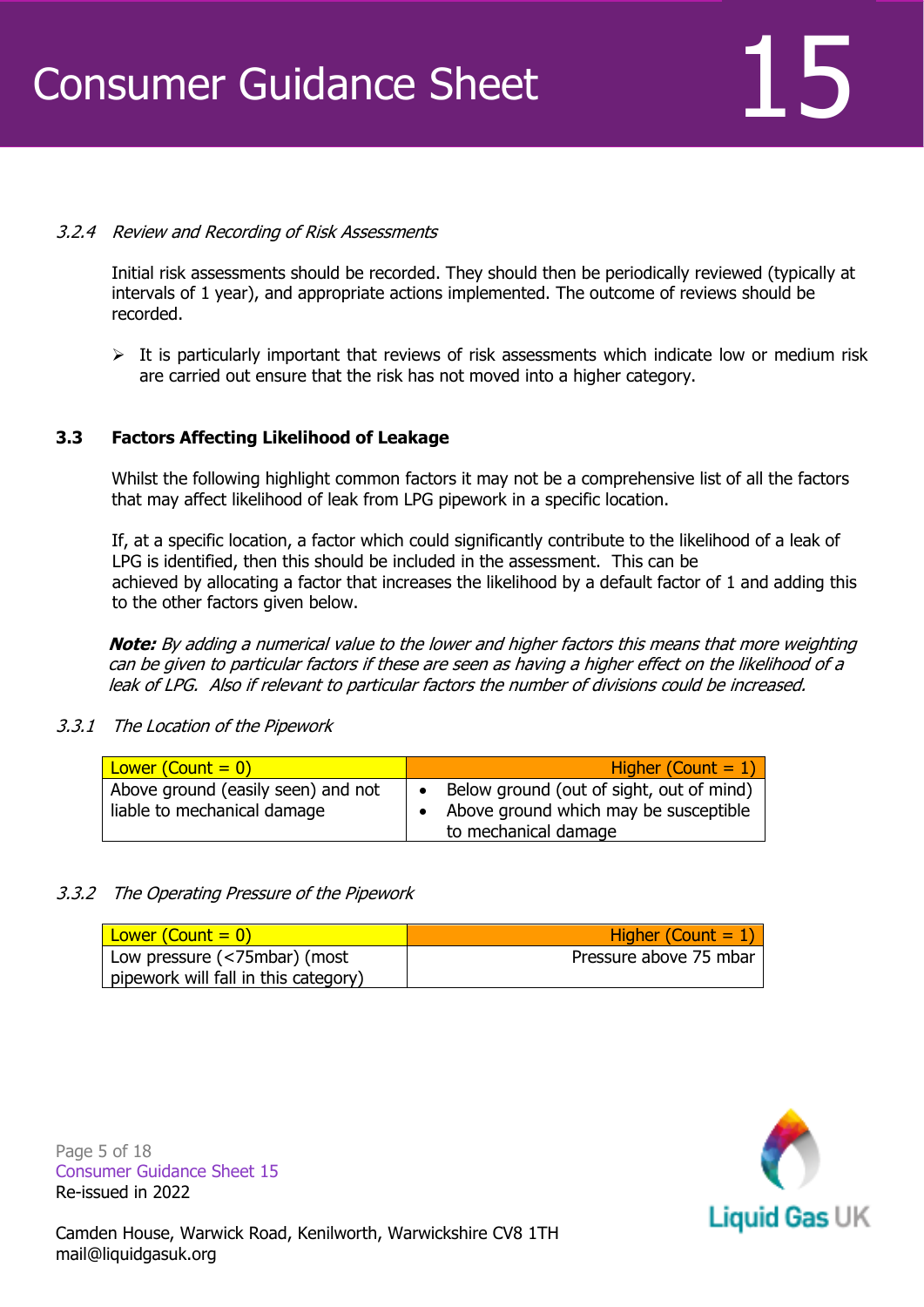#### 3.3.3 How Long it has been in Service?

| Lower $(Count = 0)$ | Higher (Count $= 1$ ) |
|---------------------|-----------------------|
| <b>New</b>          | Old or Unknown        |
| $\vert$ <15 years   | $>15$ years           |

#### 3.3.4 Materials of Construction

| Lower (Count $= 0$ )                    | Higher (Count $= 1$ )                      |
|-----------------------------------------|--------------------------------------------|
| Corrosion resistant materials:          | Materials subject to corrosion             |
| Above Ground: Painted, Galvanised       | (e.g. unprotected or incorrectly protected |
| or Sheathed Steel, Copper, Stainless    | mild steel)                                |
| Steel, Proprietary Systems              | Materials subject to environmental         |
| <b>Below Ground: Polyethylene (PE),</b> | degradation (e.g. unsheathed Polyethylene) |
| Sheathed Steel, Copper, Stainless       |                                            |
| Steel, Proprietary Systems,             |                                            |
| <b>Cathodically protected Systems</b>   |                                            |
|                                         |                                            |

#### 3.3.5 Traffic Passing over the Pipe or Ground Liable to Movement

| Lower (Count $= 0$ )              | Higher (Count $= 1$ )                  |
|-----------------------------------|----------------------------------------|
| No traffic passing over pipework. | Pipework under roadway, unknown        |
| Ground not liable to movement.    | protection, ground liable to movement. |

#### 3.3.6 If there have been Excavations or Building near the Pipe

| Lower (Count $= 0$ )           | Higher (Count $= 1$ )                      |
|--------------------------------|--------------------------------------------|
| No recent excavations/building | Excavations/building within 3m of pipework |
|                                | without protection of the pipe.            |

#### **3.4 Factors Affecting the Consequence of Leakage**

Whilst the following highlight common factors it may not be a comprehensive list of all the factors that may affect consequence of leak from LPG pipework in a specific location.

If, at a specific location, a factor which could significantly contribute to the consequence of a leak of LPG is identified, then this should be included in the assessment. This can be achieved by allocating a factor that increases the likelihood by a default factor of 1 and adding this to the other factors given below.

Page 6 of 18 Consumer Guidance Sheet 15 Re-issued in 2022

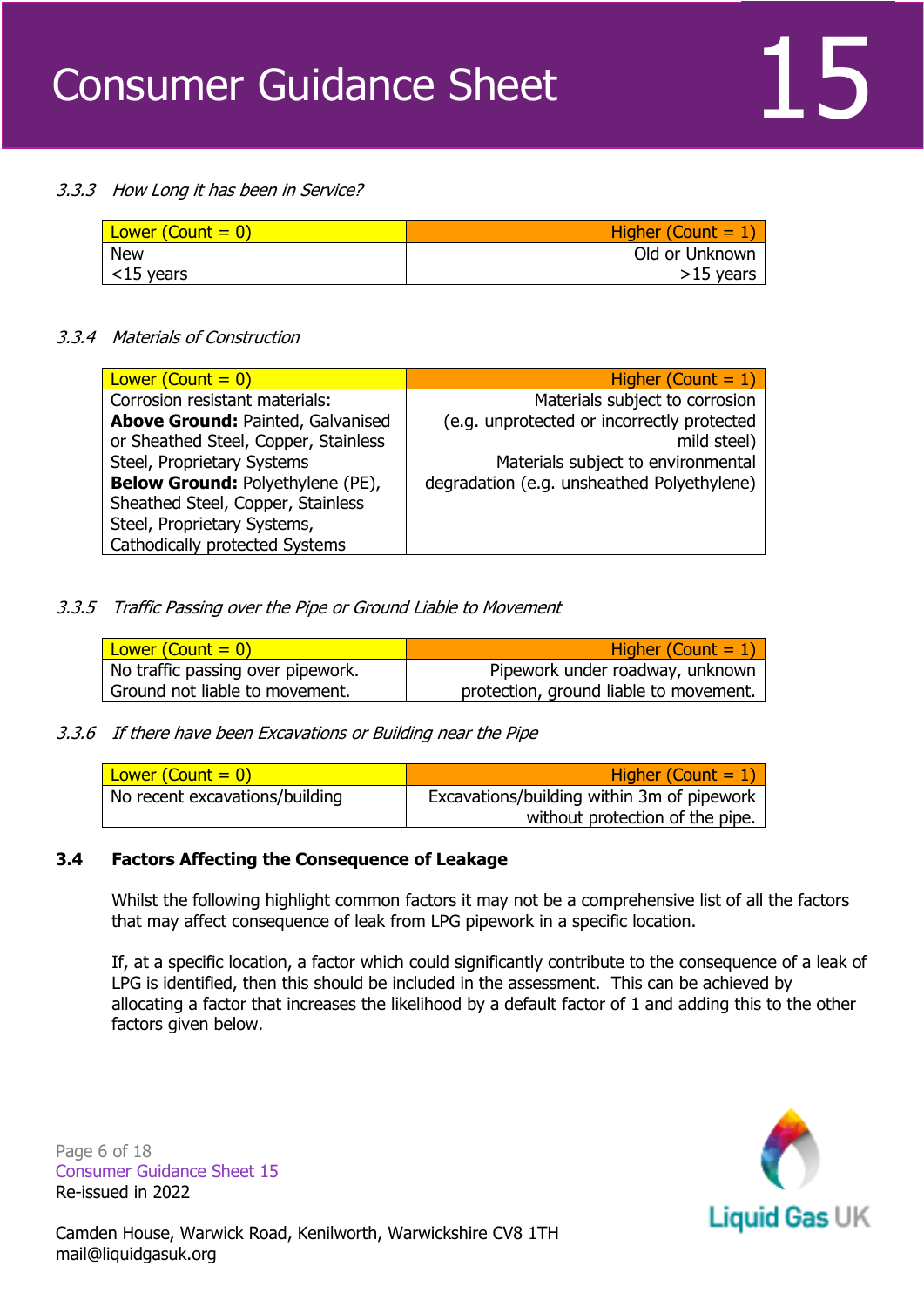### 3.4.1 The Phase of LPG in the Pipework (liquid or vapour)

| Lower $\left($ Count = $0\right)$ | Higher (Count $= 1$ )                        |
|-----------------------------------|----------------------------------------------|
| Vapour                            | Liguid                                       |
|                                   | (1 volume of liquid will give 270 volumes of |
|                                   | vapour                                       |

### 3.4.2 The Location (outdoors or indoors)

| Lower (Count $= 0$ )                | Higher (Count $= 1$ )                  |
|-------------------------------------|----------------------------------------|
| <b>Outdoors</b>                     | <b>Indoors</b>                         |
| - but may be increased if there are | - injury, greater damage to facilities |
| large numbers of people in the      |                                        |
| vicinity                            |                                        |

### 3.4.3 Routing of Pipework to Entry Point

| Lower $(Count = 0)$                                                                                                   | Higher (Count $= 1$ )         |
|-----------------------------------------------------------------------------------------------------------------------|-------------------------------|
| Pipework runs directly to external<br>point of entry to building<br>- less likelihood of gas entering the<br>building | Pipework runs round buildings |

#### 3.4.4 Pipework Entry Point

| Lower (Count $= 0$ )                                                                                | Higher (Count = $1$ )                       |
|-----------------------------------------------------------------------------------------------------|---------------------------------------------|
| Pipework enters building above<br>ground level<br>- less likelihood of gas entering the<br>building | Pipework enters building below ground level |

#### 3.4.5 Internal Routing of Pipework

| Lower $(Count = 0)$                  | Higher (Count $= 1$ )                    |
|--------------------------------------|------------------------------------------|
| Building has no basement or other    | Building has a basement or communicating |
| communicating service ducts.         | service ducts.                           |
| - less likelihood of gas building up |                                          |
| unobserved                           |                                          |

**Note:** Additional factors for specific situations may be:

- tracking, via an identifiable route, to a sensitive area;
- the population that may be affected by an ignited release.

Page 7 of 18 Consumer Guidance Sheet 15 Re-issued in 2022

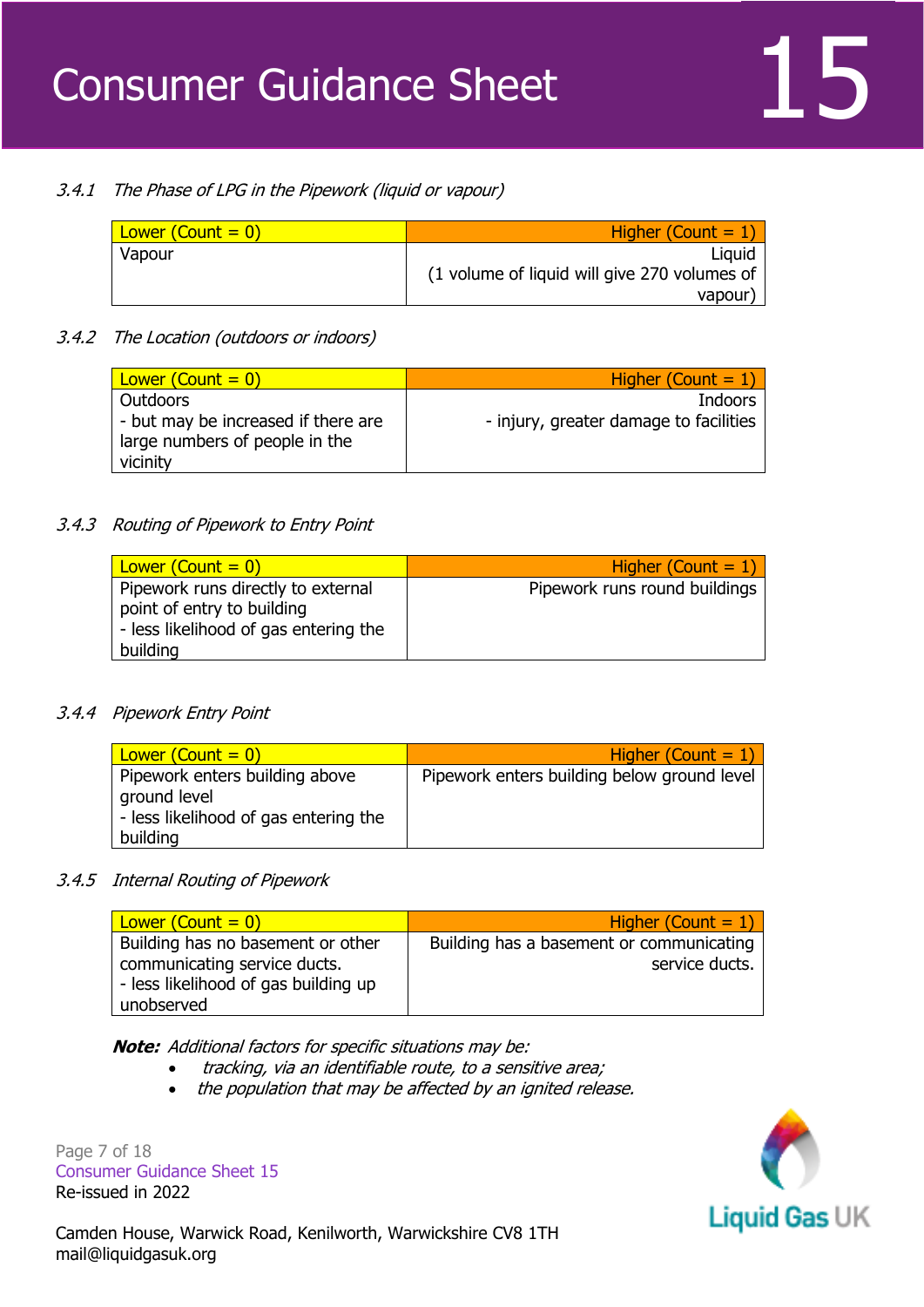### **Examples**

*3.5.1* Small Kitchen at a Pub (Outside Pipework)

|                             | <b>Likelihood factors</b>             |               |
|-----------------------------|---------------------------------------|---------------|
| <b>Factor:</b>              |                                       | <b>Count</b>  |
| 3.3.1 Location              | Above ground, no likelihood of damage | O             |
| 3.3.2 Operating Pressure    | 37 mbar                               | 0             |
| 3.3.3 Age                   | Unknown                               |               |
| 3.3.4 Materials             | Galvanised steel (no rust)            | O             |
| 3.3.5 Traffic               | <b>None</b>                           | 0             |
| 3.3.6 Recent work near pipe | None                                  | 0             |
|                             | <b>Total</b>                          |               |
|                             | <b>Overall likelihood factor</b>      | <b>Remote</b> |
|                             |                                       |               |
|                             | <b>Consequence factors</b>            |               |
| <b>Factor</b>               |                                       | <b>Count</b>  |
| 3.4.1 Phase                 | Vapour                                | O             |
| 3.4.2 Location              | <b>Outdoors</b>                       | O             |
| ∽ ייידי בחיר מי             | Dinawayk wuqo diyaat ta la didina     |               |

|                        | <b>Overall consequence factor</b> | <b>Minor</b> |  |
|------------------------|-----------------------------------|--------------|--|
|                        | <b>Total</b>                      |              |  |
| 3.4.5 Internal routing | Not near void or cellar           |              |  |
| 3.4.4 Entry            | Above ground level                |              |  |
| 3.4.3 Routing          | Pipework runs direct to building  |              |  |
| J.T.Z LULALIUIT        | Uuuuui 3                          |              |  |

#### **Overall Risk Assessment : Low**

*3.5.2* Installation for Fork Lift Truck Refuelling with Underground Pipework

| <b>Likelihood factors</b>   |                                  |                 |  |
|-----------------------------|----------------------------------|-----------------|--|
| <b>Factor:</b>              |                                  | Count           |  |
| 3.3.1 Location              | Below ground                     |                 |  |
| 3.3.2 Operating Pressure    | Vapour Pressure (>75 mbar)       |                 |  |
| 3.3.3 Age                   | 5 years                          | O               |  |
| 3.3.4 Materials             | Proprietary system               | 0               |  |
| 3.3.5 Traffic               | Passes over                      |                 |  |
| 3.3.6 Recent work near pipe | None                             | O               |  |
|                             | <b>Total</b>                     | 3               |  |
|                             | <b>Overall likelihood factor</b> | <b>Probable</b> |  |

Page 8 of 18 Consumer Guidance Sheet 15 Re-issued in 2022

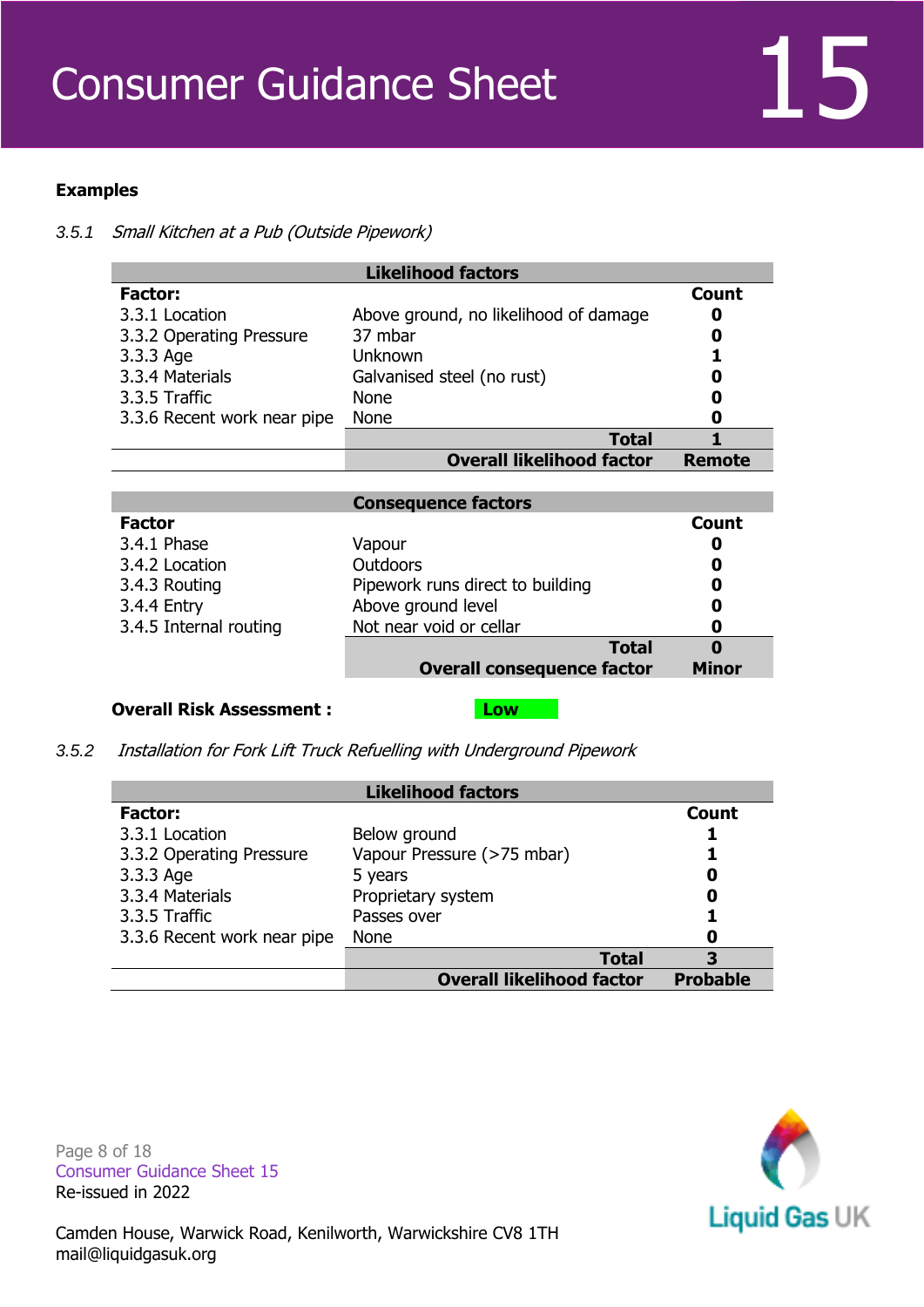| <b>Consequence factors</b>                                  |                                         |
|-------------------------------------------------------------|-----------------------------------------|
|                                                             | Count                                   |
| Liquid                                                      |                                         |
| <b>Outdoors</b>                                             | 0                                       |
| Pipework runs alongside building to<br>remote filling point |                                         |
| N/A                                                         | 0                                       |
| N/A                                                         | 0                                       |
| <b>Total</b><br><b>Overall consequence factor</b>           | $\overline{\mathbf{z}}$<br><b>Major</b> |
|                                                             |                                         |

#### **Overall Risk Assessment : The High**

*3.5.3* Installation for Fork Lift Truck Refuelling with Above Ground Pipework

|                             | <b>Likelihood factors</b>        |               |
|-----------------------------|----------------------------------|---------------|
| <b>Factor:</b>              |                                  | Count         |
| 3.3.1 Location              | Above ground                     | O             |
| 3.3.2 Operating Pressure    | Vapour Pressure (>75 mbar)       |               |
| 3.3.3 Age                   | 10 years                         | 0             |
| 3.3.4 Materials             | Painted Steel (no rust)          | 0             |
| 3.3.5 Traffic               | <b>None</b>                      | 0             |
| 3.3.6 Recent work near pipe | <b>None</b>                      | 0             |
|                             | Total                            |               |
|                             |                                  |               |
|                             | <b>Overall likelihood factor</b> | <b>Remote</b> |
|                             |                                  |               |
|                             | <b>Consequence factors</b>       |               |
| <b>Factor</b>               |                                  | <b>Count</b>  |
| 3.4.1 Phase                 | Liquid                           |               |
| 3.4.2 Location              | Outdoors                         | 0             |
| 3.4.3 Routing               | Direct to dispenser              | 0             |
| 3.4.4 Entry                 | N/A                              | O             |

**Overall Risk Assessment : Low** 

Page 9 of 18 Consumer Guidance Sheet 15 Re-issued in 2022



**Total 1**

**Overall consequence factor Significant**

Camden House, Warwick Road, Kenilworth, Warwickshire CV8 1TH mail@liquidgasuk.org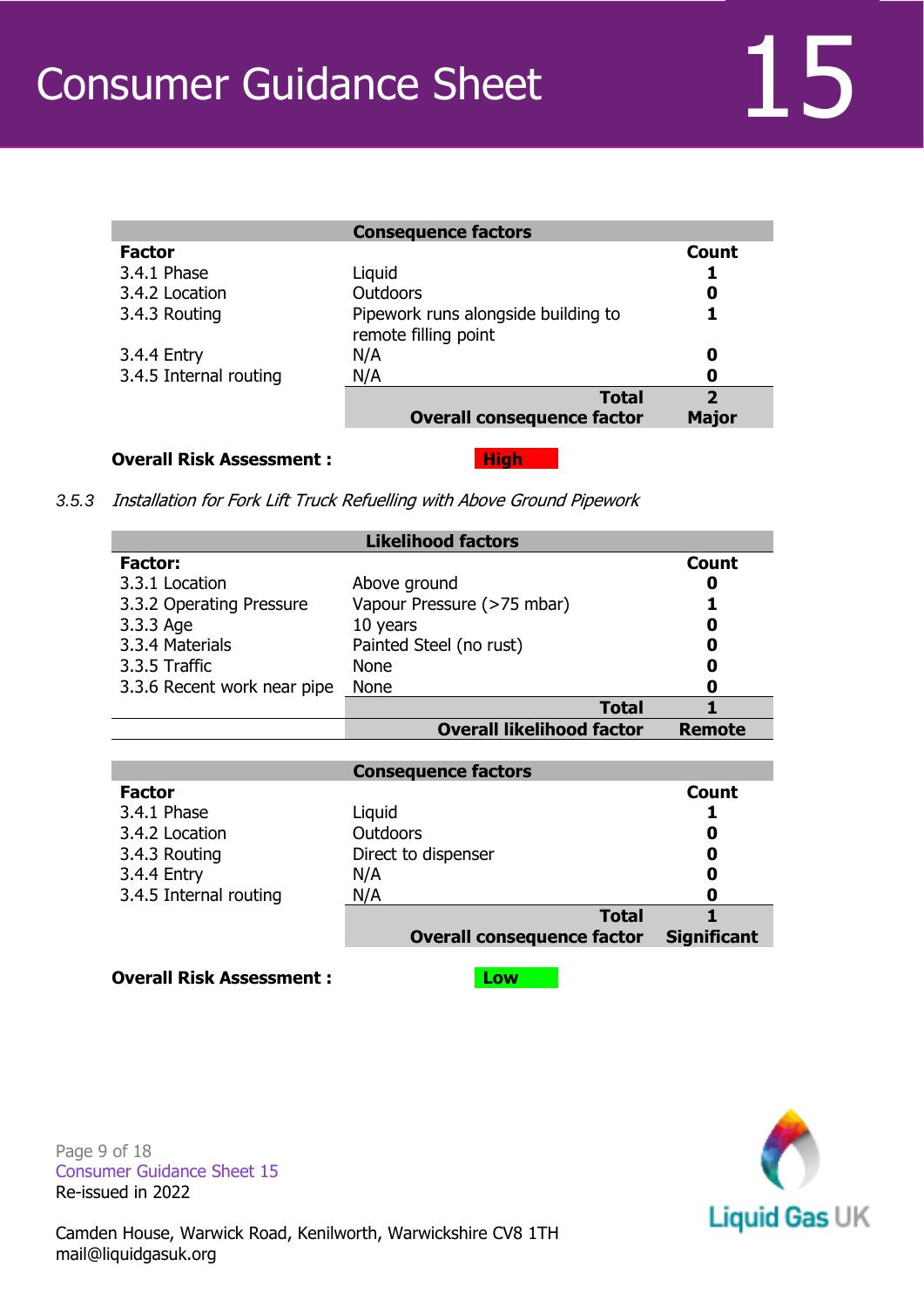

#### *3.5.4* Vapour Installation at a Factory (1)

|                             | <b>Likelihood factors</b>        |                  |
|-----------------------------|----------------------------------|------------------|
| <b>Factor:</b>              |                                  | Count            |
| 3.3.1 Location              | Below ground                     |                  |
| 3.3.2 Operating Pressure    | 37 mbar                          | 0                |
| 3.3.3 Age                   | Unknown                          |                  |
| 3.3.4 Materials             | Unprotected metallic             |                  |
| 3.3.5 Traffic               | Passes over                      |                  |
| 3.3.6 Recent work near pipe | <b>None</b>                      | 0                |
|                             | <b>Total</b>                     | $\boldsymbol{A}$ |
|                             | <b>Overall likelihood factor</b> | <b>Probable</b>  |

|                        | <b>Consequence factors</b>                        |                   |
|------------------------|---------------------------------------------------|-------------------|
| <b>Factor</b>          |                                                   | Count             |
| 3.4.1 Phase            | Vapour                                            | 0                 |
| 3.4.2 Location         | <b>Outdoors</b>                                   | 0                 |
| 3.4.3 Routing          | Direct to building                                | 0                 |
| 3.4.4 Entry            | Below ground level                                | 1                 |
| 3.4.5 Internal routing | Through basement                                  |                   |
|                        | <b>Total</b><br><b>Overall consequence factor</b> | 2<br><b>Major</b> |

#### **Overall Risk Assessment : The High High**

*3.5.5* Vapour Installation at a Factory (2)

| <b>Likelihood factors</b>   |                                  |               |
|-----------------------------|----------------------------------|---------------|
| <b>Factor:</b>              |                                  | <b>Count</b>  |
| 3.3.1 Location              | Below ground                     |               |
| 3.3.2 Operating Pressure    | 37 mbar                          | 0             |
| 3.3.3 Age                   | 10 years                         | 0             |
| 3.3.4 Materials             | Polyethylene                     | 0             |
| 3.3.5 Traffic               | <b>None</b>                      | 0             |
| 3.3.6 Recent work near pipe | <b>None</b>                      | 0             |
|                             | <b>Total</b>                     |               |
|                             | <b>Overall likelihood factor</b> | <b>Remote</b> |

Page 10 of 18 Consumer Guidance Sheet 15 Re-issued in 2022

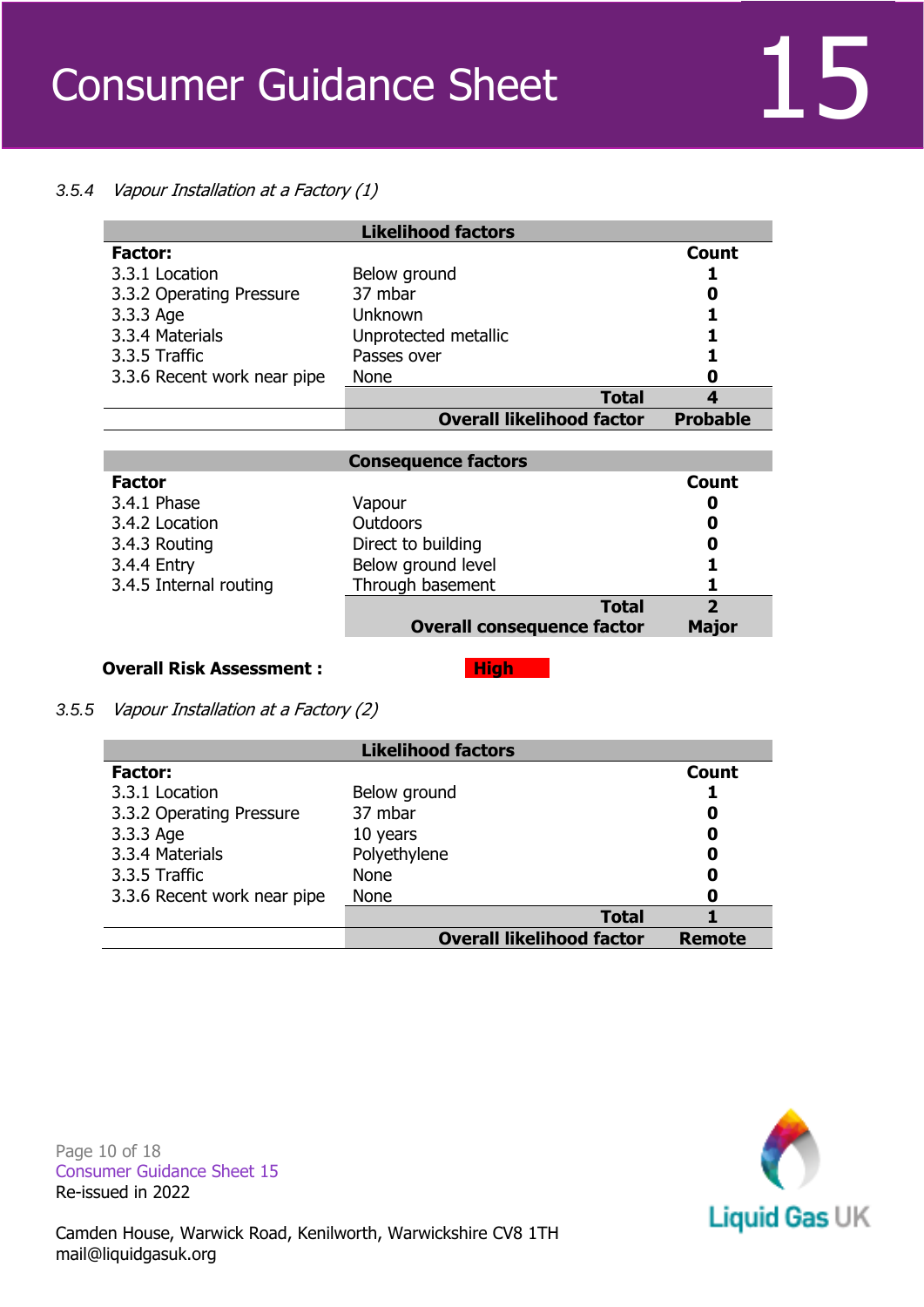|                        | <b>Consequence factors</b>        |              |
|------------------------|-----------------------------------|--------------|
| <b>Factor</b>          |                                   | <b>Count</b> |
| 3.4.1 Phase            | Vapour                            | 0            |
| 3.4.2 Location         | <b>Outdoors</b>                   | 0            |
| 3.4.3 Routing          | Direct to building                | 0            |
| 3.4.4 Entry            | Above ground level                | 0            |
| 3.4.5 Internal routing | No basement or void               | 0            |
|                        | <b>Total</b>                      | 0            |
|                        | <b>Overall consequence factor</b> | <b>Minor</b> |

#### **Overall Risk Assessment : Low**

#### **4. Methods of Inspection and Test**

Methods of inspection and test may include, as appropriate:

#### a) Visual inspection

Pipework, flanges and fittings should be inspected for corrosion and damage.

Particular care should be paid to pipework where it passes through supports and walls.

Pipework supports should be checked to ensure that they are secure and in satisfactory condition.

Thermal insulation should be inspected for damage. Suspect areas should be removed to allow inspection of the pipe.

#### b) Gas detector test

Gas detector tests should be carried out in areas where gas can accumulate and linger, e.g. enclosed spaces, ducts and voids and around the pipework entry to buildings.

Gas detector tests may also be carried out on joints and over known routes of underground pipework.

Gas detection instruments having a scale that can detect to less than 10% of the lower explosive limit of the gas in air in the pipework should be used.



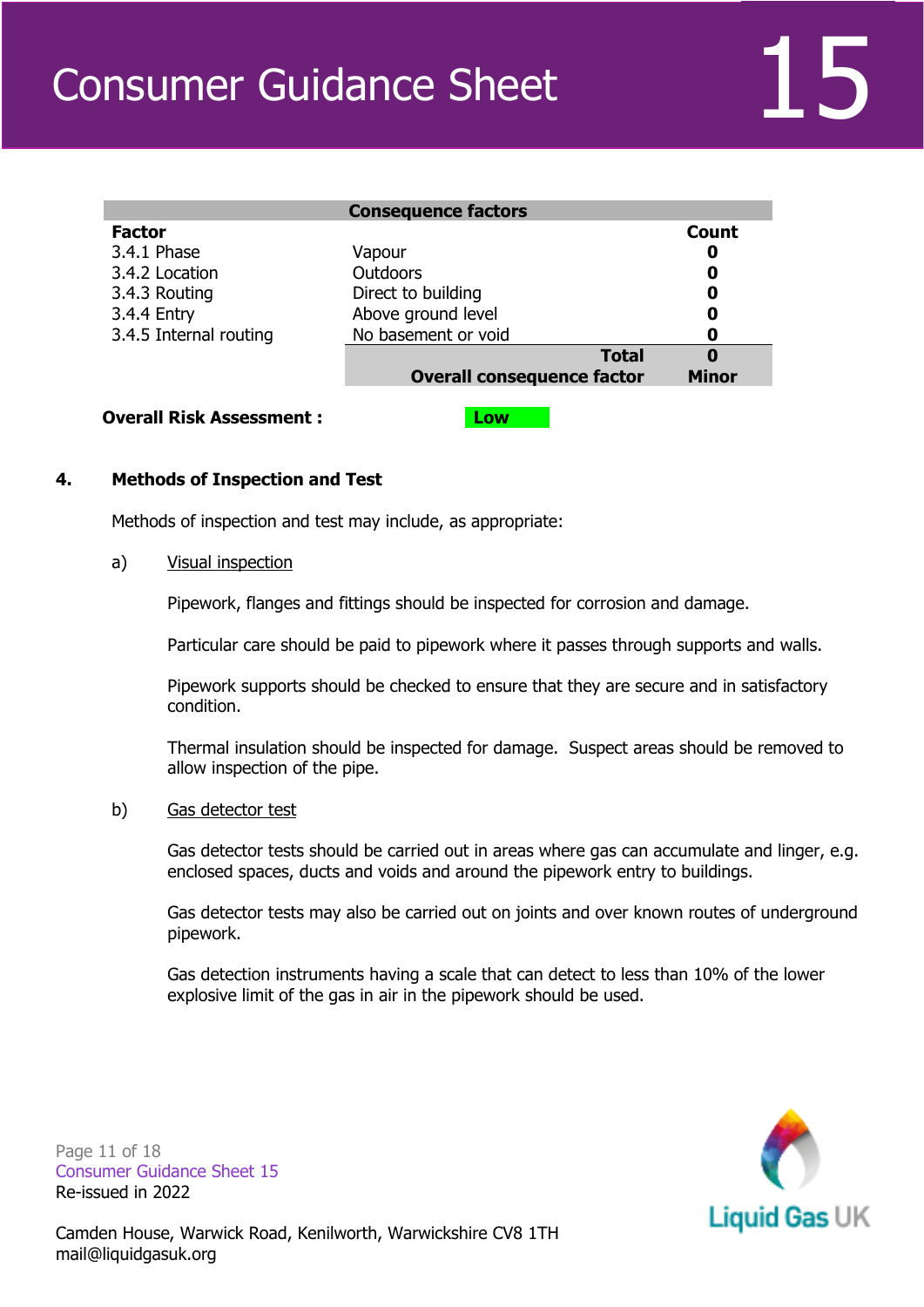

#### c) Leak detection fluid

Leak detection fluid may be used to check exposed joints for leakage.

#### d) Soundness and leakage tests

Soundness and leakage tests may be carried out as specified in BS 5482 part 1 or UKLPG Code of Practice 1 part 1 or Code of Practice 22 as appropriate.

#### **5. Recording of inspections and tests**

Check lists should be used as an aid to ensuring that inspection and tests have been carried out in accordance with the strategy.

**A competent person should review the outcome of the inspection and make recommendations for changes to the strategy as required.**

Page 12 of 18 Consumer Guidance Sheet 15 Re-issued in 2022

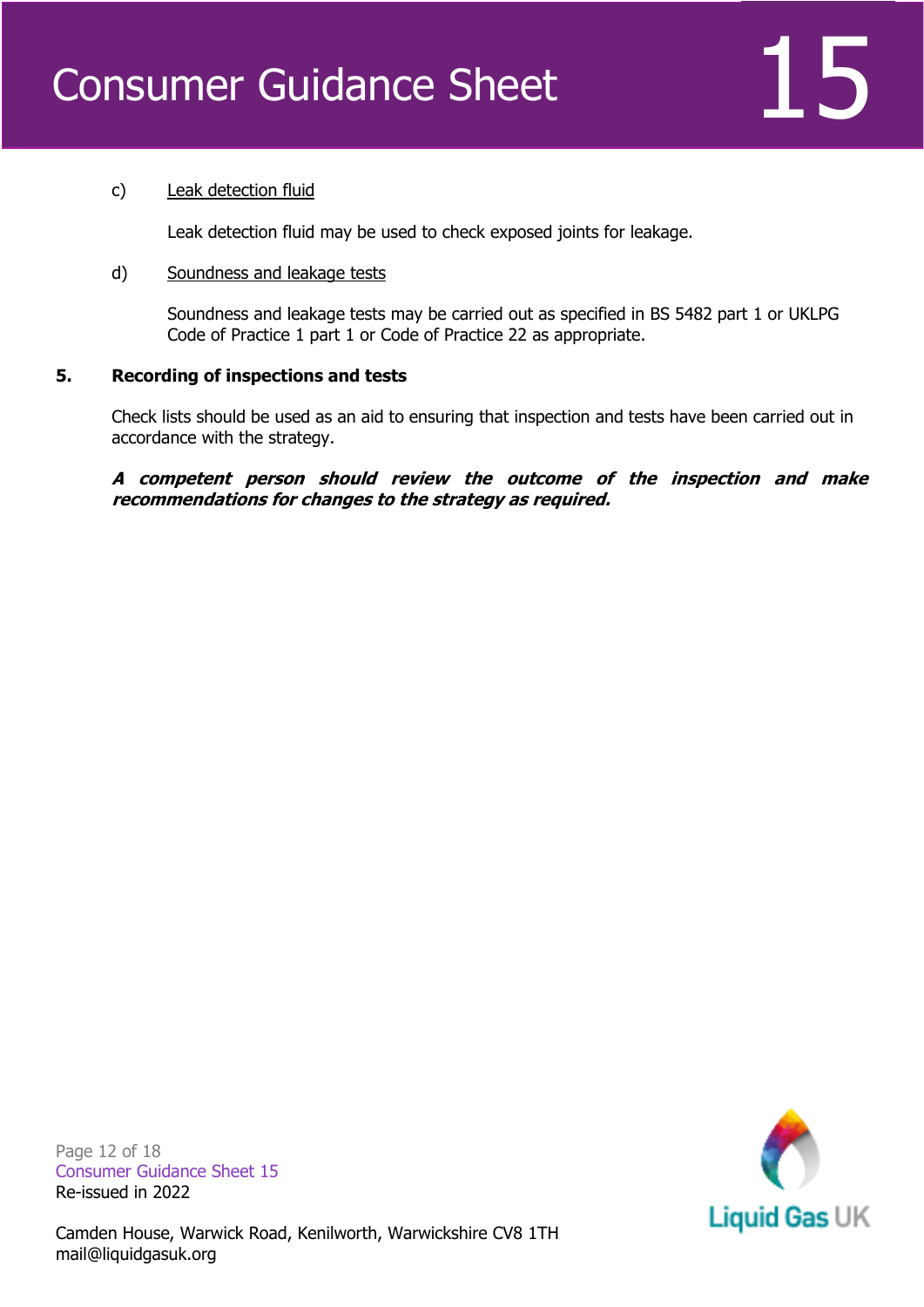

#### **Annex A: Examples of Typical Inspection Strategies**

 $\triangleright$  This Annex provides quidance to assist the occupier on what may be an appropriate inspection strategy for the gas pipework on a site. Such strategies will be dependent on the results of the associated risk assessment for the relevant pipework system.

The inspection strategy will need to incorporate a number of components dependent on the particular site. The frequency with which these components are carried out should be appropriate to the risk posed by the LPG installation on that particular site. As a general principle the higher the risk the greater the effort required will be.

#### **A.1 Internal Pipework (Low Pressure)**

If a leak is suspected (for example by smell) immediately :

- Open all doors and windows
- Do not operate electrical switches
- Shut off the gas supply at the LPG vessel
- Contact your gas supply company or consult a CORGI-registered installer to carry our appropriate tests and inspections and to make any necessary repairs.

As a minimum at intervals not exceeding 12 months and whenever any leak is suspected or any work (e.g. modifications or extensions) is carried out on pipework or on the gas circuit of appliances, internal pipework and fittings should:

- be visually checked for corrosion or damage;
- be tested for leakage;
- have their emergency control valves checked for accessibility and operation.
- ➢ Equipment should be serviced in accordance with the manufacturers' instructions to satisfy the provisions of PUWER. This may present a convenient opportunity to check pipework.

Page 13 of 18 Consumer Guidance Sheet 15 Re-issued in 2022

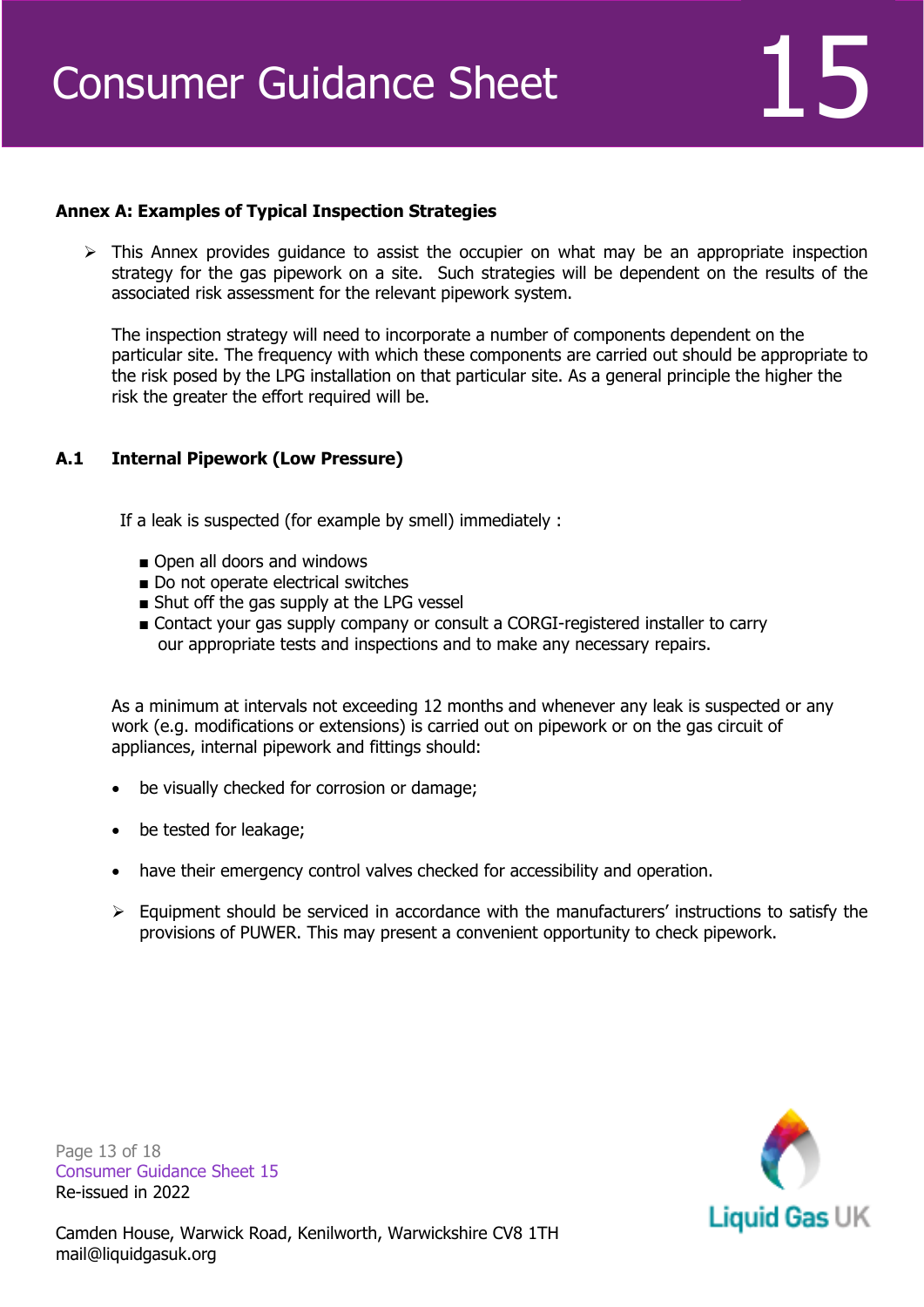

#### **A.2 External Pipework**

If a leak is suspected (for example by smell) immediately :

- Shut off the gas supply at the LPG vessel
- Contact your gas supply company or consult a CORGI-registered installer to carry our appropriate tests and inspections and to make any necessary repairs.

#### A.2.1 Above Ground Pipework

Irrespective of the result of the risk assessment, as a minimum**,** at intervals not exceeding 12 months, and whenever any leak is suspected or any work (e.g. modifications, replacements or extensions) is carried out on the pipework, external above ground pipework and fittings should:

- be visually checked for corrosion or damage in particular protective finishes (e.g. paint, sleeving, galvanising) should be checked for effectiveness. The protective sleeving where underground (yellow) polyethylene gas pipes is joined to above ground systems (e.g. regulators or emergency control valves) should be checked to ensure that the pipework is protected from sunlight);
- have their emergency control valves checked for accessibility and operation.

Pipework should be tested for leakage at an interval dependent on the result of the associated risk assessment. For example,

- for high risk a leak test at an interval not exceeding 12 months;
- for medium risk a leak test at an interval not exceeding 10 years;
- for low risk breakdown maintenance only may be appropriate however risk assessments should be reviewed in accordance with 3.2.4 to ensure that the risk remains low.

Pipework should also be tested for leaks if any work is carried out in the intervening period (for example modifications or extensions)

➢ The Examination of bulk LPG vessels under the PSSR may present a convenient opportunity to check pipework.

#### A.2.2 Below Ground Pipework

 $\triangleright$  The LPG supply company or pipework owner should be consulted when any excavations, building work or road laying (including on adjacent premises) is carried out within 3 m of bulk LPG storage vessels or the pipeworks' route;

Page 14 of 18 Consumer Guidance Sheet 15 Re-issued in 2022

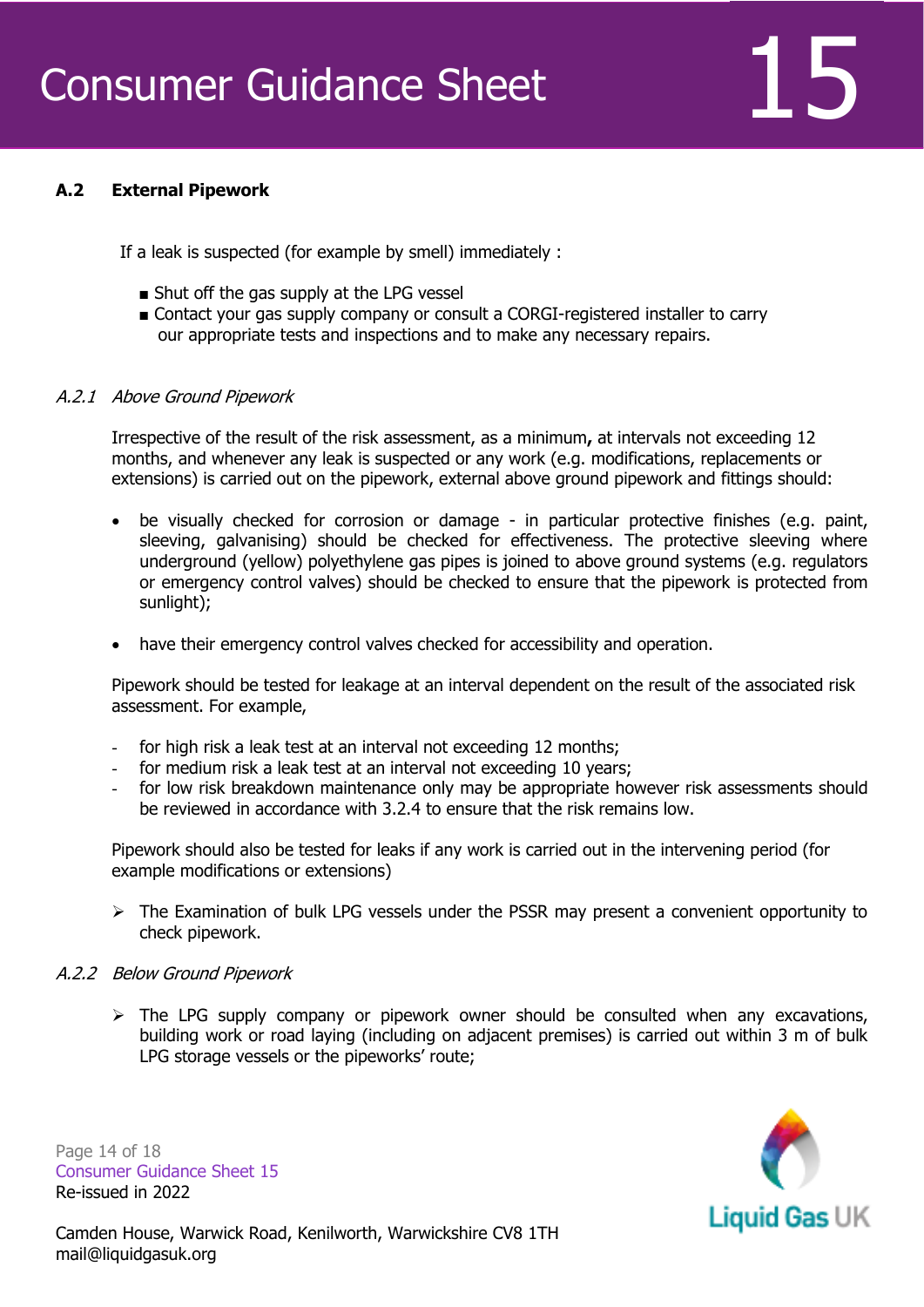- ➢ HSE Guidance Note HS[G]47 "Avoiding danger from underground services" gives guidance on excavation;
- $\triangleright$  The Examination of bulk LPG vessels under the PSSR may present a convenient opportunity to check pipework.

#### A.2.2.1 Polyethylene Pipework

Irrespective of the result of the risk assessment, as a minimum**,** whenever any leak is suspected or any work (e.g. modifications, replacements or extensions) is carried out on the pipework or when any excavations, building work or road laying has been carried out within 3 m of the pipeworks' route, it should be tested for leakage.

Pipework should be tested for leakage at an interval dependent on the result of the associated risk assessment. For example:

- for high risk a leak test at an interval not exceeding 12 months;
- for medium risk a leak test at an interval not exceeding 20 years;
- for low risk breakdown maintenance only may be appropriate however risk assessments should be reviewed in accordance with 3.2.4 to ensure that the risk remains low.

The transition from underground to above ground pipework should be assessed as in A.1.1 above.

#### A.2.2.2 Metallic Pipework

- ➢ The inspection strategy for underground metallic pipework will depend on the results of the associated risk assessment which will, in turn, be strongly influenced by the degree of protection against corrosion or damage afforded.
- A.2.2.2.1 Unprotected Metallic below Ground Pipework

Unless the location and condition of the pipework can be positively established as satisfactory, for example by excavation, high risk metallic below ground pipework should be replaced as soon as practicable.

Where the condition is confirmed as satisfactory or where the pipework is low risk or medium risk a plan should be put in place to either, replace it or to ensure its continued satisfactory condition.

Page 15 of 18 Consumer Guidance Sheet 15 Re-issued in 2022

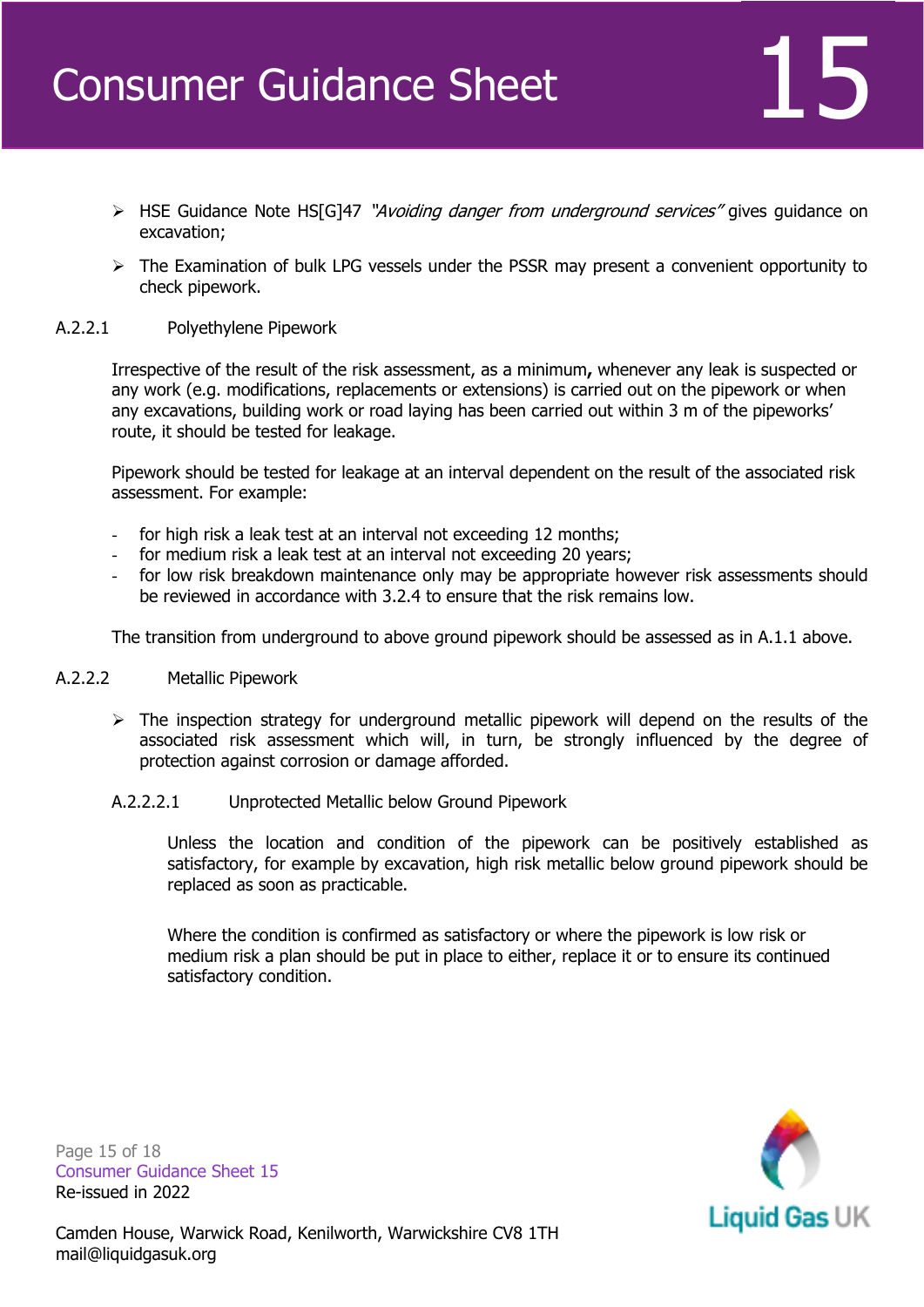

### A.2.2.2.2 Cathodically Protected below Ground Pipework

 $\triangleright$  Cathodic protection systems should be designed and installed by, or in conjunction with, specialist cathodic protection engineers or consultants.

At intervals not exceeding 12 months the effectiveness of the cathodic protection should be checked in accordance with the suppliers or specialist cathodic protection engineers or consultants' instructions and the results recorded. If the effectiveness of the cathodic protection cannot be established then the pipework should be treated as 'high risk', as in A.2.2.2.1.

Irrespective of the result of the risk assessment, as a minimum**,** whenever any leak is suspected or any work (e.g. modifications or extensions) is carried out on the pipework or when any excavations, building work or road laying has been carried out within 3 m of the pipeworks' route, and at intervals not exceeding twenty years, it should be tested for leakage.

#### A.2.2.2.3 Wrapped Metallic below Ground Pipework

Unless the location and condition of the pipework and its wrapping can be positively established as satisfactory, for example by excavation of the riser(s) and the pipework adjacent to them, it should considered as unprotected metallic pipework and replaced as soon as practicable.

Where the location and condition of the pipework and its wrapping can be positively established as satisfactory it should be re-inspected and tested for leakage at intervals depending on the risk associated with its duty.

Irrespective of the result of the risk assessment, as a minimum**,** whenever any leak is suspected or any work (e.g. modifications or extensions) is carried out on the pipework or when any excavations, building work or road laying has been carried out within 3 m of the pipeworks' route, it should be tested for leakage.

Pipework should be tested for leakage at an interval dependent on the result of the associated risk assessment. For example:

- for medium risk a leak test at an interval not exceeding 5 years;
- for low risk a leak test at an interval not exceeding 10 years.

#### A.2.2.2.4 Plastic Coated Metallic below Ground Pipework

Irrespective of the result of the risk assessment, as a minimum**,** whenever any leak is suspected or any work (e.g. modifications or extensions) is carried out on the pipework or when any excavations, building work or road laying has been

Page 16 of 18 Consumer Guidance Sheet 15 Re-issued in 2022

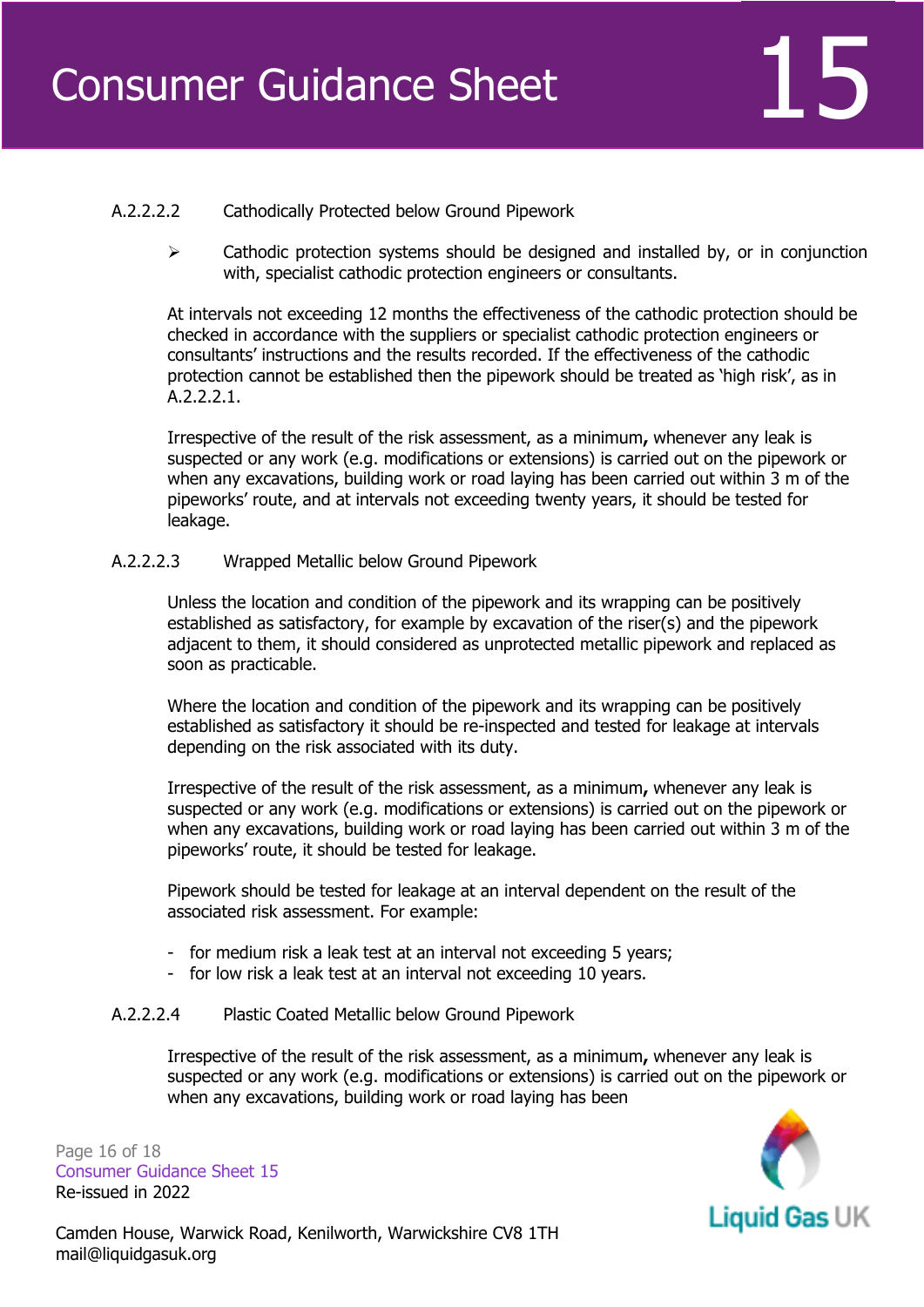

carried out within 3 m of the pipe works' route, it should be tested for leakage.

Any below ground couplings, joints or connections should be visually examined at intervals depending on the risk assessment.

- for high risk an inspection at an interval not exceeding 12 months;
- for medium risk an inspection at an interval not exceeding 10 years;
- for low risk an inspection at an interval not exceeding 20 years.

Pipework should be tested for leakage at an interval dependent on the result of the associated risk assessment. For example:

- for high risk a leak test at an interval not exceeding 12 months;
- for medium risk a leak test at an interval not exceeding 10 years;
- for low risk breakdown maintenance only may be appropriate however risk assessments should be reviewed in accordance with 3.2.4 to ensure that the risk remains low.
- A.2.2.2.5 Proprietary below Ground Pipework

Proprietary below ground pipework should be inspected in accordance with the suppliers instructions and replaced at the end of its declared life.

➢ HSE PETEL 65/54a: "Petrol filling stations & autogas installations - Precautions to minimise below ground release and migration of liquid or vapour phase volatile organic compounds (VOCs)" gives specific guidance for autogas stations and can be accessed from **<http://www.hse.gov.uk/lau/lacs/65-54a.htm>**.

Liquid Gas UK

Page 17 of 18 Consumer Guidance Sheet 15 Re-issued in 2022